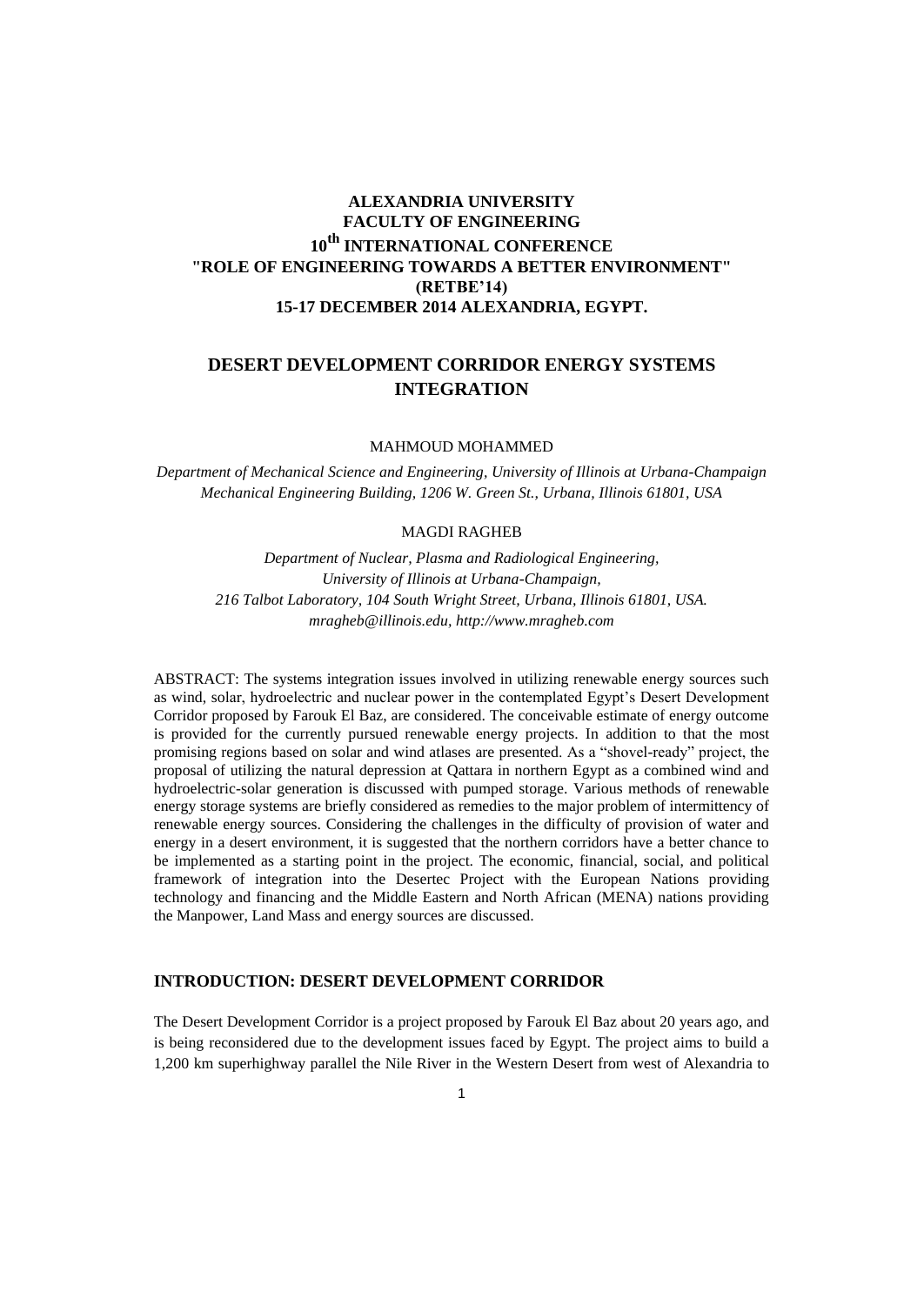the southern border of Egypt, with an interconnected railroad, water pipeline and electric power line, as shown in Fig. 1. Additionally, 12 cross-cutting corridors are to link this eight-lane highway to the major cities.



Figure 1. Identified energy development areas within the Desert Development Corridor Project Map. Source: faroukelbaz.com

According to his article entitled: "Desert Development Corridor: Into the Sahara," that appeared in Al Ahram Weekly May 2006, Farouk El Baz suggests that, in addition to facilitating transport throughout Egypt, the benefits of the project include: suppressing urban encroachment on agricultural land in the Nile Valley, opening new land for desert reclamation and the production of food, establishing new areas for urban and industrial growth near large cities, and creating new jobs opportunities for Egyptian labor.

The particular strip of the Western Desert that runs parallel to the Nile River was specifically chosen for various reasons: proximity to high-density population centers, gentle northward slope from west of Aswan to the coast of the Mediterranean sea, which facilitates pavement, absence of east-west crossing valleys that are prone to flash floods, as in the case of the Eastern Desert, and proximity to fertile soils that are amenable to reclamation using groundwater resources.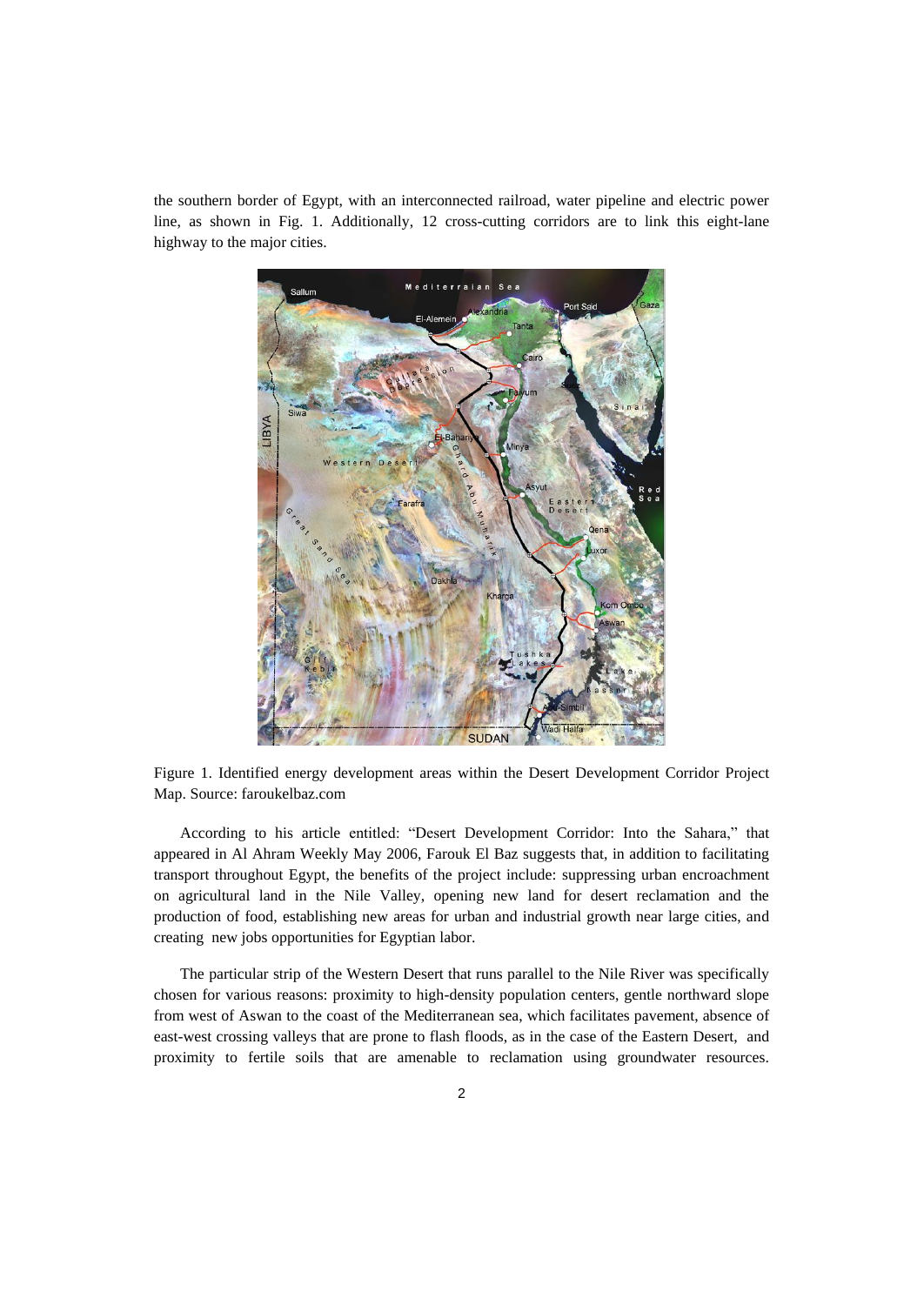Furthermore, the region is endowed with plentiful sunlight and persistent northerly wind. These conditions allow the use of renewable solar and wind energy in generating electricity.<sup>1</sup>

### **POTENTIAL RENEWABLE ENERGY RESOURCES IN EGYPT**

In a world with escalated global concerns for energy supply and efficient energy systems, the emerging field of renewable energy systems continues to grow. Egypt is blessed with plentiful renewable energy resources that can effectively alleviate the concerns for energy supply. To name a few of the potential renewable energy sites in Egypt, the area west of the Gulf of Suez from south off Al Soukhna to Hurghada, especially the Gulf of Al Zait, has an outstanding wind resource regime. The wind speed averages 9.5 m/s for most of the area, as shown in the wind regime map in Fig. 2. Moreover, this region is considered to be one of the uninhabited desert regions that could perhaps host up to 20,000 MW of rated installed wind farm capacity. Other areas, such as Al Owaynat, Sinai and the north coast, present moderate potential with wind speeds in the range of  $5-7$  m/s.<sup>2,3</sup>



Figure 2. Wind Atlas of Egypt identifies substantial wind resources along the Gulf of Suez and the Gulf of Aqaba.<sup>2</sup>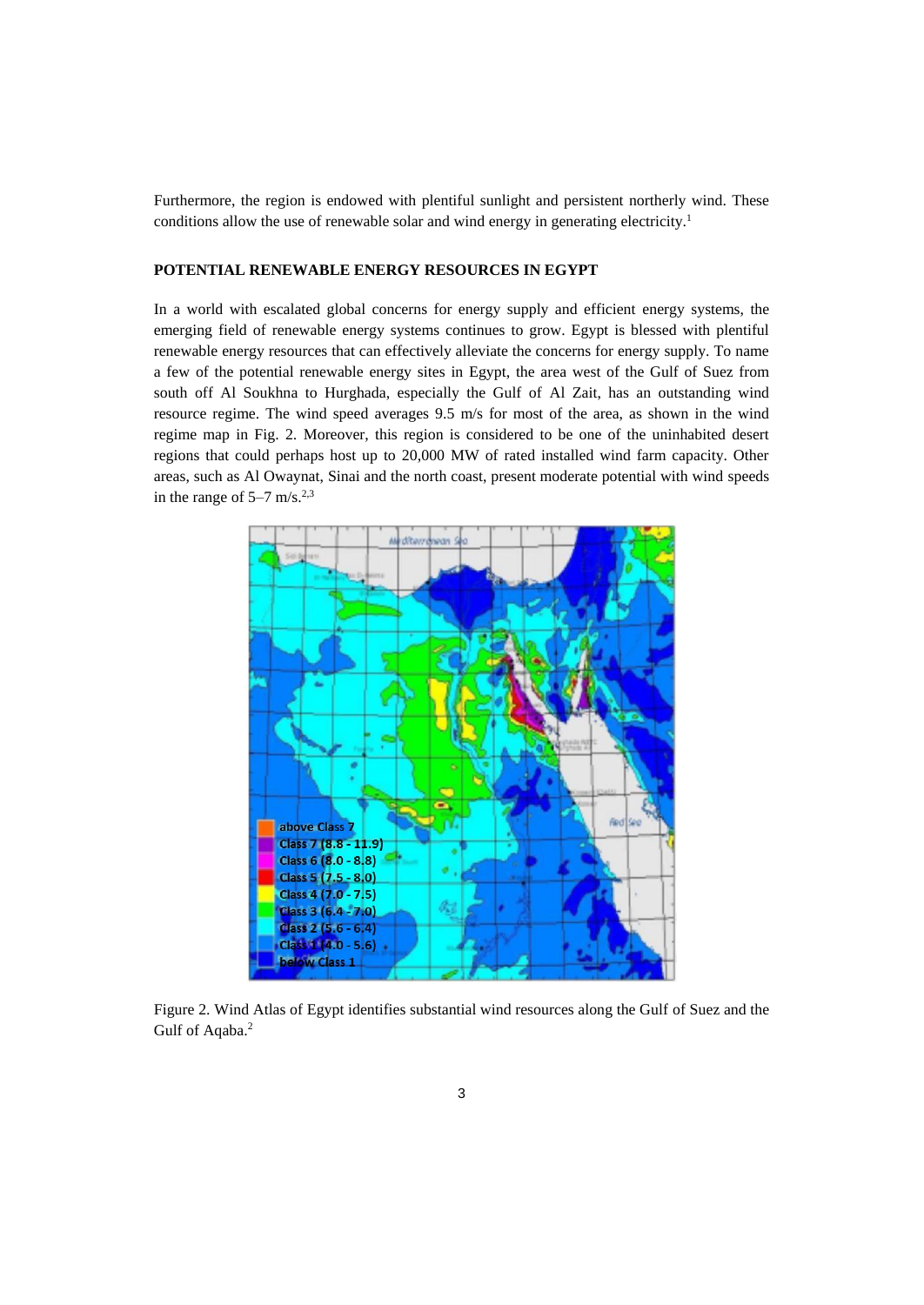The solar atlas of Egypt identifies it as one of the sun-belt countries. It is bestowed with high intensity direct solar radiation of 2,000–3,200 kW hr/ (m<sup>2</sup>, year), as shown in Fig. 3. The sunshine daily duration throughout the year ranges from 9 to 11 hours with the exception of few cloudy days. Solar energy presents a promising potential for power generation, which amounts to an economic worth of about 74,000 TW.hr/year.<sup>4,5</sup>



Figure 3. Solar Radiation Intensity Map of Egypt.<sup>2</sup>

Hydroelectric power is another renewable energy source that can hold a major contribution to generating electricity. In this paper, the idea of utilizing the natural depression at Qattara in northern Egypt in generating electric power is discussed. This idea aims to transfer water from the Mediterranean Sea in an open channel, piping or a tunnel, make use of the natural head, and allow for the continuous transfer of water by the high evaporation rate from the surface of the salt lake that would be formed within the depression.<sup>6</sup>

### **SOLAR ENERGY RESOURCES IN THE WESTERN DESERT**

Egypt was one of the pioneers in utilizing solar energy. As far back as 1910, American solar pioneer Frank Shuman built a solar system engine at Al Meadi south of Cairo, using solar thermal parabolic collectors. The solar engine was used to produce steam to drive large water pumps for irrigation.<sup>4</sup> Currently, various methods of utilizing solar energy have emerged. These include the use of Photo Voltaic (PV) panels, solar thermal power, and solar water heating. In Egypt, according to the New and Renewable Energy Authority (NREA), there is a wide variety of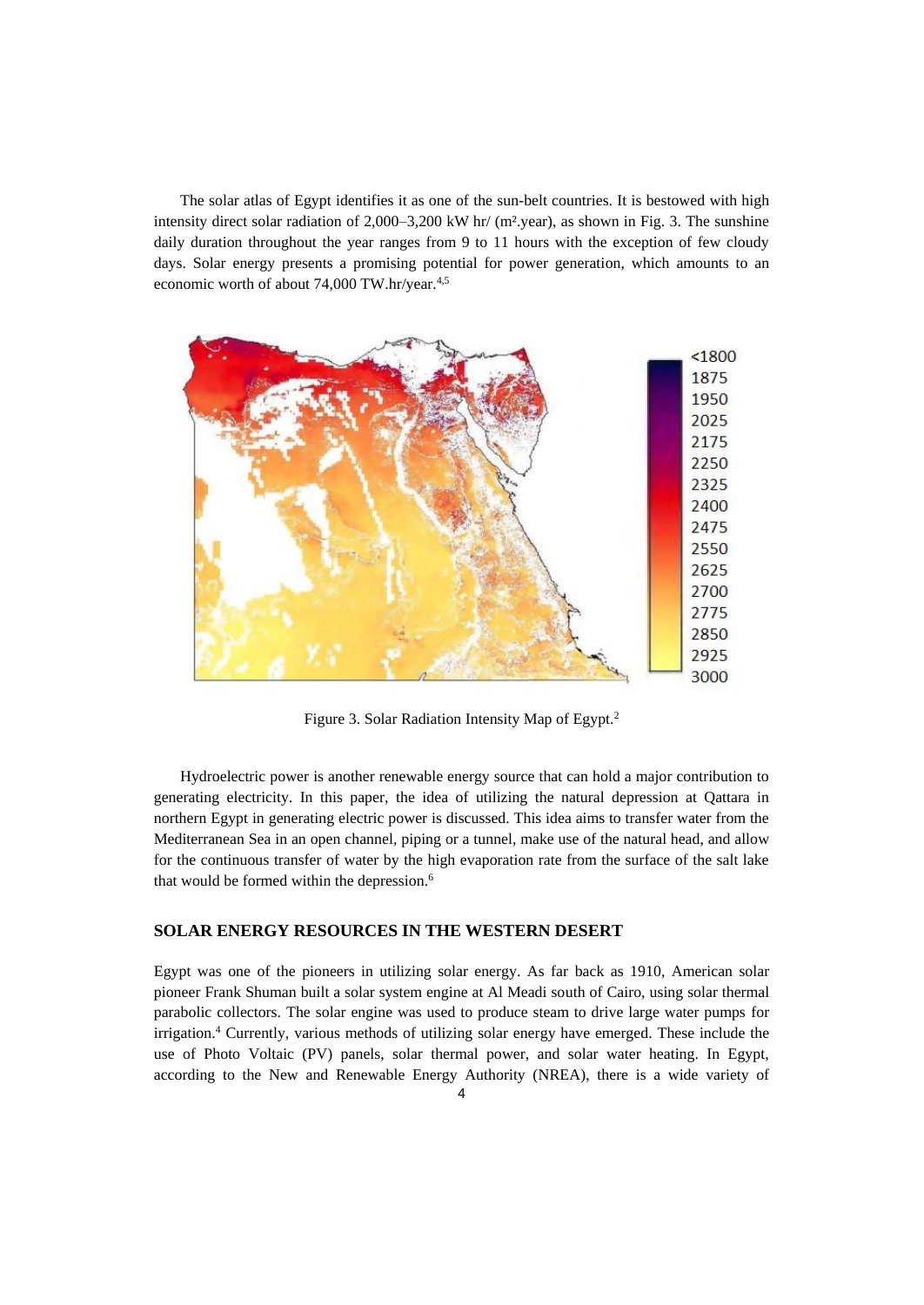applications for PV technologies, such as lighting, commercial advertisements, wireless communications and cell phone networks, and in water pumping for irrigation. The estimated capacity of PV systems installed in Egypt is close to 5 MW peak.<sup>7</sup>

Solar Water Heating (SWH) is currently used increasingly in residential and commercial buildings. Although the current installed capacity for solar water heating is around 300 MW, the potential capacity could easily surpass 1 GW. Solar thermal technology can be used in both electricity generation and water desalination. As an estimate of the solar power parameters for Egypt, one square kilometer of desert equipped with modern trough or Fresnel flat mirror technology can produce about 300 GW.hr per year of solar electricity and 13 million cubic meters of fresh water per year, which could contribute substantially to solving the problems of dependence on the Nile river and existing shortage of water supplies.<sup>10</sup>

Almost all the solar thermal electricity, and about half of the world's total solar electricity is provided by Concentrating Solar Thermal (CST) Technologies nowadays. This promising technology uses mirrors to concentrate sunlight to produce steam and generate electricity. The idea is that additional collectors can be used to store a fraction of heat in tanks of molten salt, which then can be used to power the steam turbines during the night, or when there is a peak in demand. In order to overcome the intermittency problem during overcast periods or bad weather, the turbines can be supplemented by natural gas or biomass fuels. Another major advantage of utilizing this technology is that the waste heat from the power-generation process can be used in seawater desalination and to generate thermal cooling.<sup>8,9</sup>

### **INTEGRATED SOLAR COMBINED CYCLE (ISCC) TECHNOLOGY**

The Kuraymat plant is a pioneering integrated solar combined cycle system (ISCC) in Egypt, located roughly 100 kilometers south of Cairo. This type of hybrid power plants uses both natural gas and solar energy in generating electricity with a rated capacity of 140 MW, from which 20 MW are of solar origin.<sup>18</sup>

The solar field for Egypt's first modern solar thermal large-scale facility, which consists of parabolic trough collectors with an overall surface area of 130,000 square meters,<sup>18</sup> was completed in December 2010. All 2,000 collectors in the solar field are automatically oriented towards the position of the sun. The Kuraymat site is endowed with more than 2,400 kW.hr/(m².year) of solar irradiation, which is channeled to parabolic-shaped mirrors, and then reflected onto an absorber pipe in the focal line of the collector. The absorber pipes contain a circulating heat transfer fluid, which is heated to 300-400 degrees Celsius as a result of the concentrated sunlight. The heat transfer fluid is then pumped into the central power block and the thermal energy coming from the solar field is converted into electrical energy.<sup>10</sup>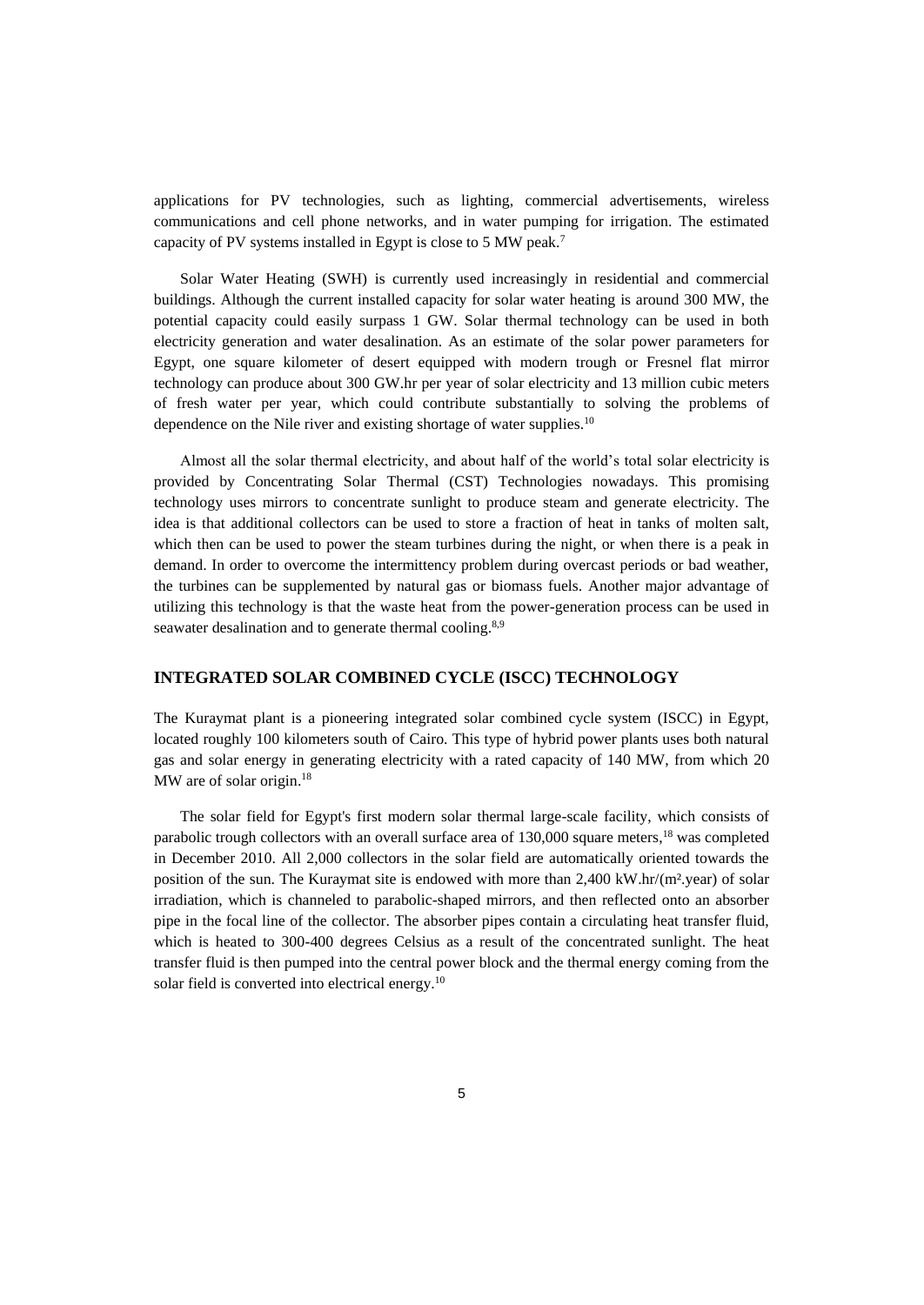# **QATTARA DEPRESSION HYBRID WIND/SOLAR HYDROELECTRIC GENERATION SITE**

The Qattara Depression, which is located in Northwest Egypt in the Libyan Desert, has a length of about 300 kms at sea level, a maximum width of 145 kms and a surface area of 19,500 km². The lowest point is found at a level of about 134 m below sea level.

The idea of utilizing the depression as a hydroelectric site would be accomplished by transferring water from the Mediterranean Sea, making use of the natural head, and allowing for the continuous transfer of water by the high evaporation rate from the surface of the salt lake that would be formed within the depression.<sup>6</sup>



Figure 4. A potential pumped energy storage reservoir north of the Qattara Depression. Source: Google Earth

Several methods of transferring water have been discussed, included Nuclear Civil Engineering excavation. Nonetheless, the one that is believed to be the most desirable and economically viable is to integrate a wind and solar hydroelectric project. The idea is to use pipes to transfer water from the Mediterranean Sea to one of the potential upper reservoirs, then down to the depression. Integrating the wind farms plays an important role in pumping water into the reservoir. Based on the reservoirs elevation, energy would be stored in the form of potential energy and allowed to go down the depression to generate electricity on demand. This way, the wind intermittency issue would no longer be a problem, and electricity would be produced at a constant rate that corresponds to the elevation difference as illustrated in Fig. 5.<sup>11</sup>

In order to keep the constant head needed for power gain, the lake filling height should be maintained at 60 m below sea level, for which the evaporation rate is 19 km<sup>3</sup> per year. The replenishment flow rate would thus be: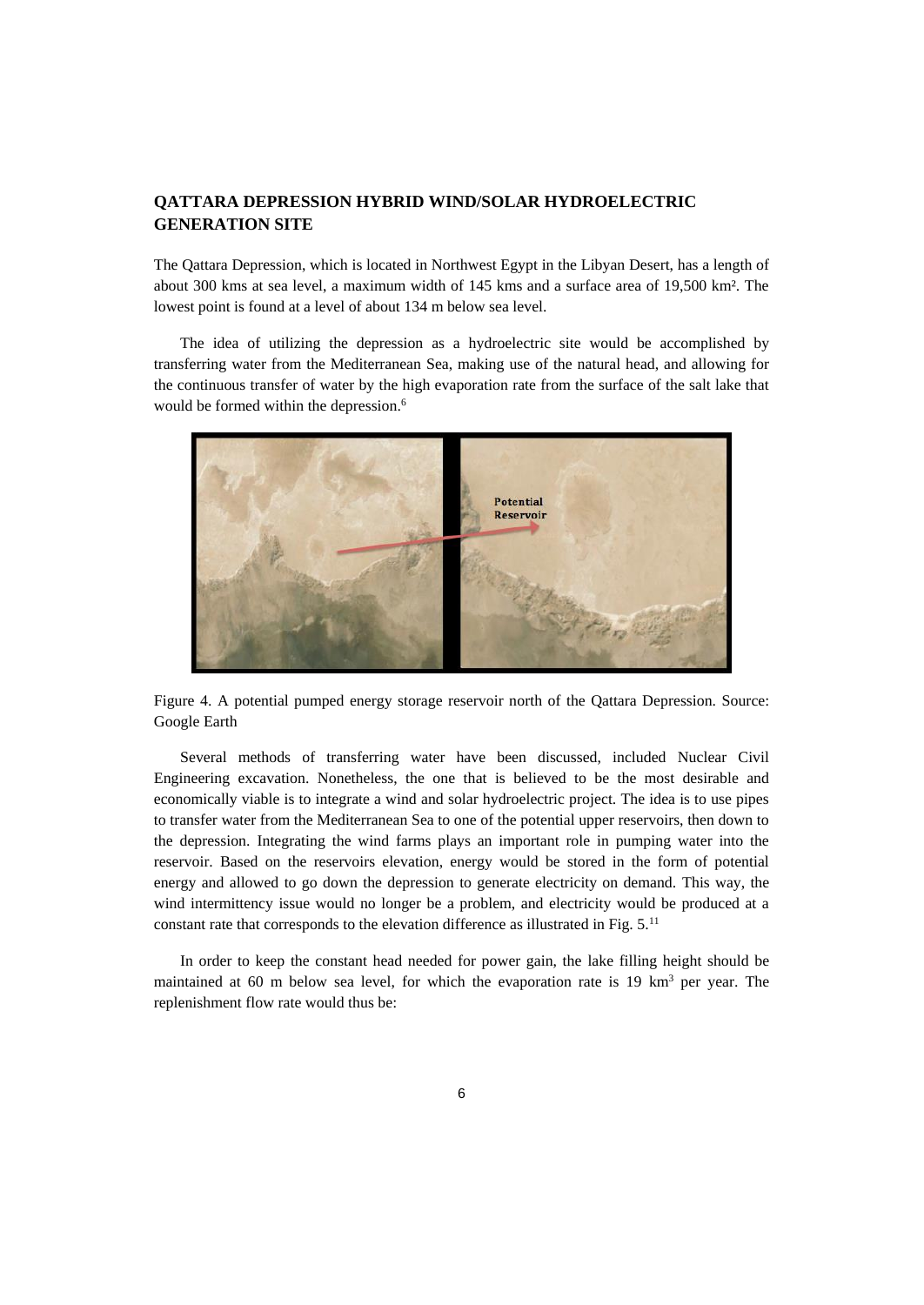$$
19\frac{km^3}{year} \times 1,000^3 \frac{m^3}{km^3} \times \frac{1}{365 \times 24 \times 60 \times 60 \text{ sec}} \frac{year}{sec} = 602 \frac{m^3}{sec} \quad 600 \frac{m^3}{sec}
$$

This entails that pipes have to be designed in a way that guarantees an equilibrium state between the solar evaporation of the formed lake and flow rate at the specified filling level.<sup>11</sup>

The power output of the hydroelectric plant can be estimated as:<sup>11</sup>

$$
P_e = \eta \rho \dot{v}gh
$$
  
=  $\eta \dot{m}gh$  (1)

where P<sub>e</sub> is the power output in We,  $\dot{v}$  is the volumetric flow rate of the water in m<sup>3</sup>/s,  $\dot{m}$  is the flow rate in  $k\alpha/s$ ,  $\rho$  is the density of salt water in  $k\alpha/m^3$  (1.030  $k\alpha/m^3$ ). h is the hydraulic head in m. g is the gravity acceleration constant (9.81 m/s<sup>2</sup>), and  $\eta$  is the overall conversion efficiency.

Pumped Storage Hydroelectricity (PSH) is recognized as an efficient energy storage alternative. The efficiency of the turbine is around 90 percent, and the turnaround value of the efficiency is between 70 and 80 percent. The main losses are due to frictional drag and turbulence. A turbine and a generator convert the kinetic energy of the water directly into electricity. Typical power outputs range from a few MWs to hundreds of MWs per turbine. Using Eq. 1 with the values corresponding to a volumetric flow rate of 600 cubic meters per second, a pumping height of 215m and a filling depth of 60m resulting in a hydrostatic head of 215+60= 275m, and an intermediate value of the overall efficiency of 75%, the output power would be:

$$
P_e = 0.75 \times 600 \frac{m^3}{\text{sec}} \times 1,030 \frac{kg}{m^3} \times 9.81 \frac{m}{\text{sec}^2} \times 275 m
$$
  
= 1.25×10<sup>9</sup> We  
= 1,250 MWe

The Qattara Depression project with its potential hydroelectric energy output could add to the base-load requirements of an electricity-supply system that would be aimed mostly at the northern region of Egypt. Jointly with other Egyptian hydroelectric and thermal plants, such energy production could partly provide 1,250 MWe which amounts to 1250/4000=0.31, or about one third of the country's electrical demand of about 4,000 MWe of installed capacity.<sup>6</sup>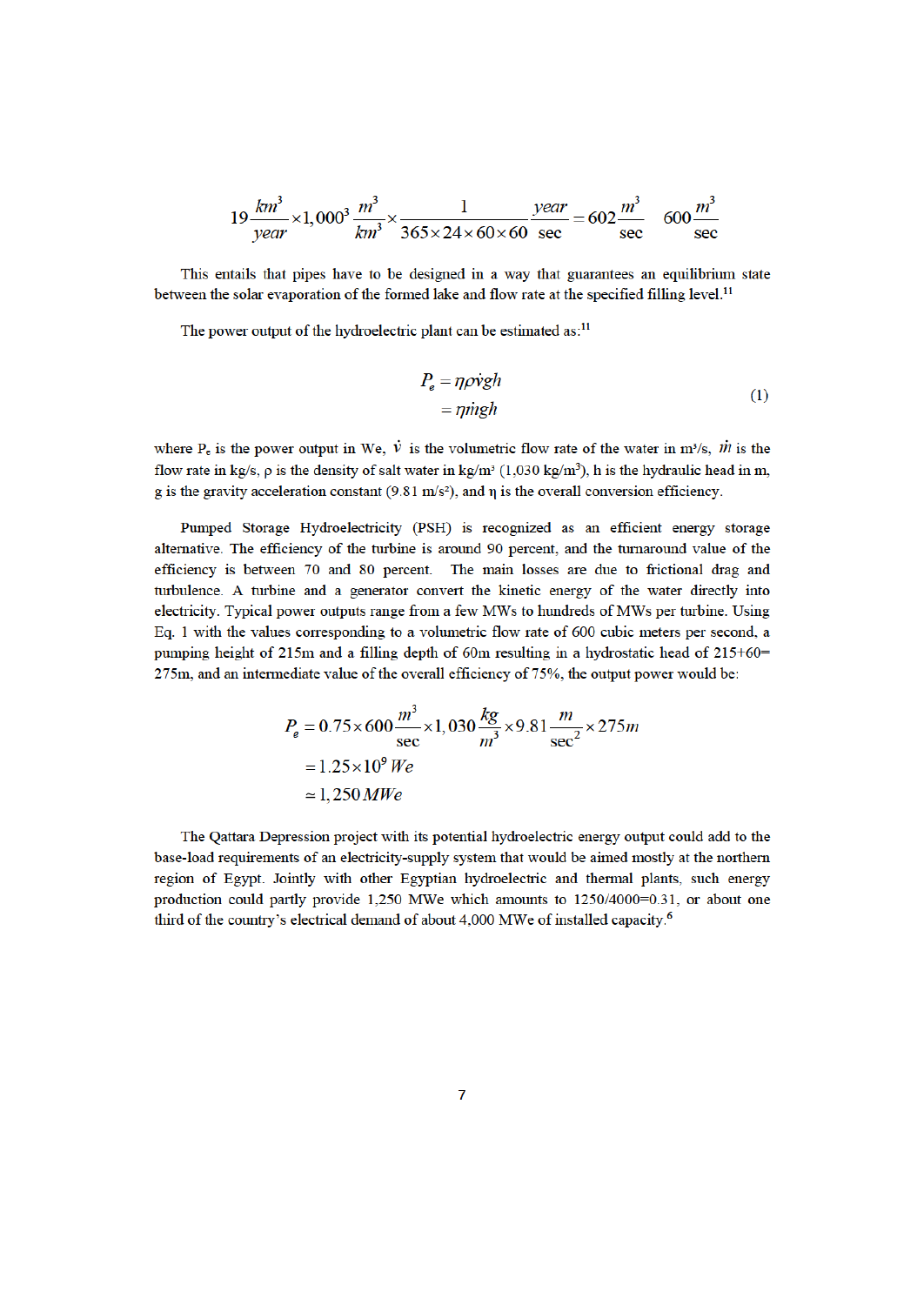

Figure 5. Proposed approach of using wind turbines and pipes at Qattara Depression.<sup>11</sup>

|                                                                                    | <b>Tunneling</b><br>Approach | Proposed<br>$Pipes + Wind \; Farms$ |
|------------------------------------------------------------------------------------|------------------------------|-------------------------------------|
| Capital cost (excluding power block and pipes<br>between reservoir and depression) | \$1.98 billion               | \$5.52 billion                      |
| Average power output                                                               | 338 MWe                      | 1,250 MWe                           |
| Capital cost per installed kWe of capacity                                         | 5,860 \$/kWe                 | 4,416 \$/kWe                        |

Table 1. Economic comparison between the use of pipes and a pumped wind power energy storage system against the use of tunneling alone approaches for the Qattara Depression project<sup>11</sup>

#### **WIND POWER POTENTIAL IN EGYPT**

In spite of the fact that wind energy is economical, has high potential with zero emissions, and needs no fuel, it is still not utilized on a wide scale. The main reason for this is the intermittency issue. Wind has an intermittency factor of only 20 to 30 percent at onshore locations and 40 percent offshore, which is about one-third to one half that of fossil fuels and nuclear power plants. Consequently, without suitable energy storage solutions, wind energy would not be able to serve as a base-load energy provider. Nonetheless, there are regions around the world where the wind is blowing with significantly high velocities at fairly constant rates.

According to the Wind Atlas for Egypt shown in Fig. 2, in the regions of Gulf of Suez and Ras Al Zaafarana the winds blow almost at a constant rate with considerably high speed around 9.5 m/s, with an intermittency factor around 70 percent. An area of 180 kms in length and 50 kms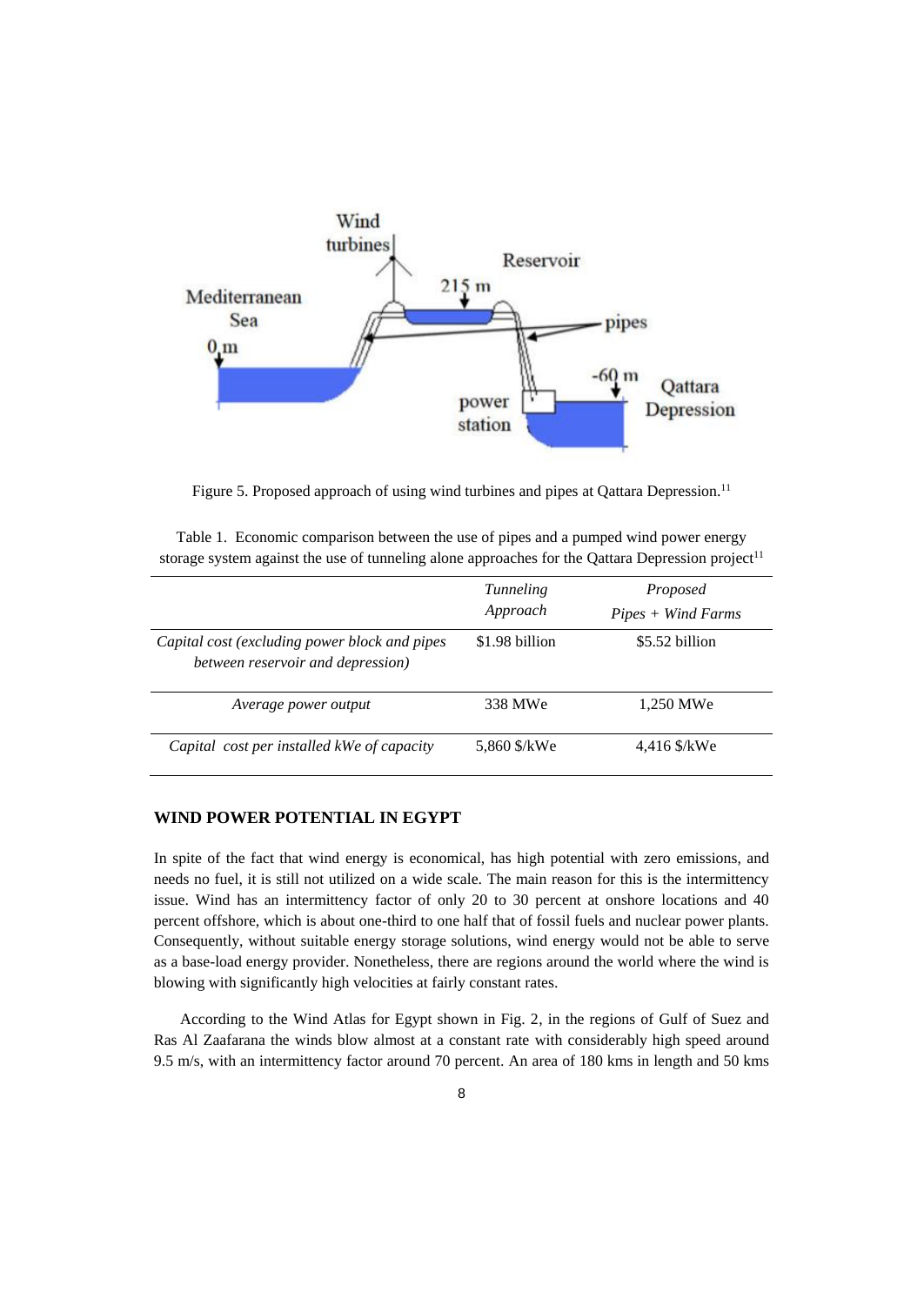in width from the Gulf of El Zait to Ras Al Zaafarana can be exploited. It currently has an initial installed capacity of 305 MW of rated power. However, due to the intermittency problem, relying solely on wind energy to generate electricity is impractical. Hybrid systems integrating wind energy with other fuels such as natural gas can serve as temporary bridge to the eventual development of cost-effective energy storage systems.<sup>12</sup>

# **ENERGY STORAGE SYSTEMS AS A SOLUTION TO THE WIND AND SOLAR INTERMITTENCY PROBLEM**

The main issue with the sustainable renewable energy technologies is intermittency. This problem arises from the fact that the sun does not shine all the time and the wind does not blow all the time, which results in a non-steady energy output. In order to surmount the intermittency of renewables, various methods of energy storage systems have been developed. These approaches include, but are not limited to, chemical, mechanical, and thermal storage systems.

An example of chemical energy storage systems is the use of hydrogen as a storage medium or energy carrier. Through the process of water electrolysis that uses electricity produced from both renewable and conventional sources, hydrogen can be produced and liquefied cryogenically. Upon energy demand, the combustion of hydrogen can produce emissions-free electricity and heat, or it can be converted into electricity using fuel cells to operate a future visionary transport infrastructure.<sup>14</sup>

Mechanical energy storage systems are also a practical solution to intermittency. For instance, Compressed Air Energy Storage (CAES), is considered as a hybrid storage/power production technique. Excess energy is used in powering a motor that runs compressors forcing air into underground reservoirs such as a rock cavern. In case of high-energy demand, the previous process is reversed. The compressed air is sent back to the surface, heated by fuel such as natural gas, and then taken through the turbines to power the generator producing electricity.

Another form of energy storage systems is the thermal storage method. This approach is particularly suitable for solar energy applications. Basically, water heating, or a substance with low melting point such as a molten salt is utilized, as the substance would give back its latent heat as it goes back to its initial state. This is a convenient application for space heating due to the lowgrade heat used.<sup>16</sup>

### **CONCLUSIONS**

Farouk El-Baz suggested that the entire Western Desert strip allocated for the longitudinal corridor is primarily flat and is outlined by a gentle slope from the west of Aswan downwards to Mersa Matrouh. Land reclamation and agriculture activities are viable options for two outlined corridors. The first corridor connects northern Cairo to the Fayoum Oasis. It has a surface area of  $60 \text{ km}^2$  of desert that could be developed. The second region is the desert area of  $40 \text{ km}^2$  between Fayoum and Beni Soueif, which should also be reclaimed as water could be extracted from the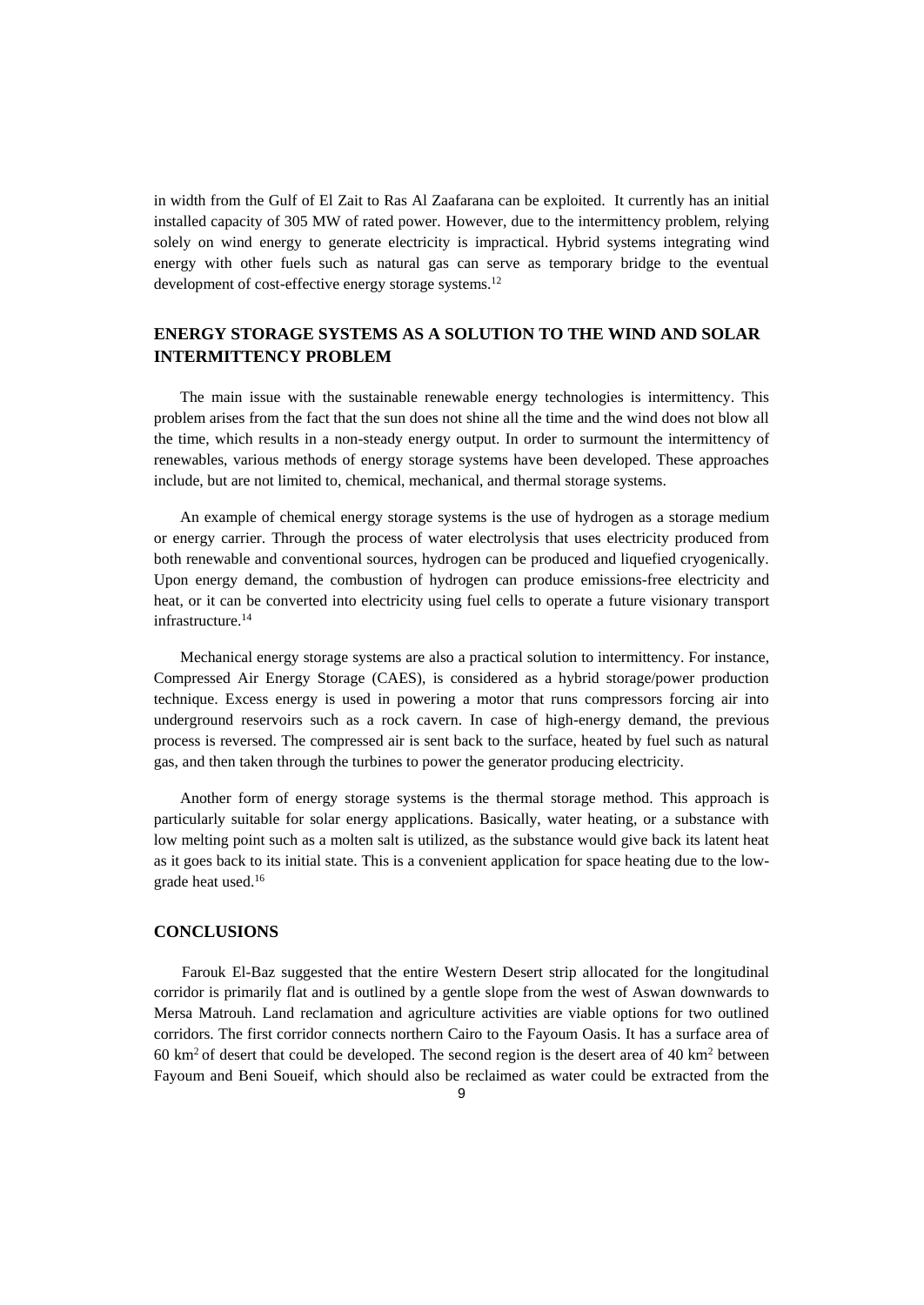Nile using pumps, or brought to the area through irrigation canals. In addition, the corridor going from Kom Ombo westwards possesses perfect soil where 30 km<sup>2</sup> could be easily cultivated.<sup>12</sup>



Figure 6. Desertec project as a potential area of energy production collaboration between the European Union and the MENA states. Source: desertec.org.

Egypt is endowed with an ample supply of solar, wind, and hydroelectric power that could help it in overcoming the problem of an ever-increasing energy consumption. The corridors of the northern part of Egypt, such as the one connecting Cairo to the Fayoum Oasis, are the most promising ones for earlier development.

The Qattara Depression project can supply about 1,250 MWe of hydroelectric power to the Egyptian electric grid. Integrated Solar Combined Cycle systems, and wind parks in the area west of the Gulf of Suez from south of Al Soukhna to Hurghada, especially the Gulf of Al Zait, could host up to 20,000 MW of installed wind farm capacity. These systems could start as hybrid systems along with natural gas to produce a steady power output until the energy storage systems reach the final applicable, and at the same time economically feasible state. Energy storage becomes necessary after 30 percent penetration of wind power into the grid supply system and at 6 percent of solar energy penetration.

Considering the electrical grid systems transmission lines, High-Voltage Direct Current (HVDC) power transmission must be considered as it offers various advantages over High Voltage Alternating Current (HVAC) transmission. Over long distances beyond about 200 kms, HVDC transmission entails lower capital costs and transfers power with less ohmic heating and corona discharge losses than an equivalent AC transmission line.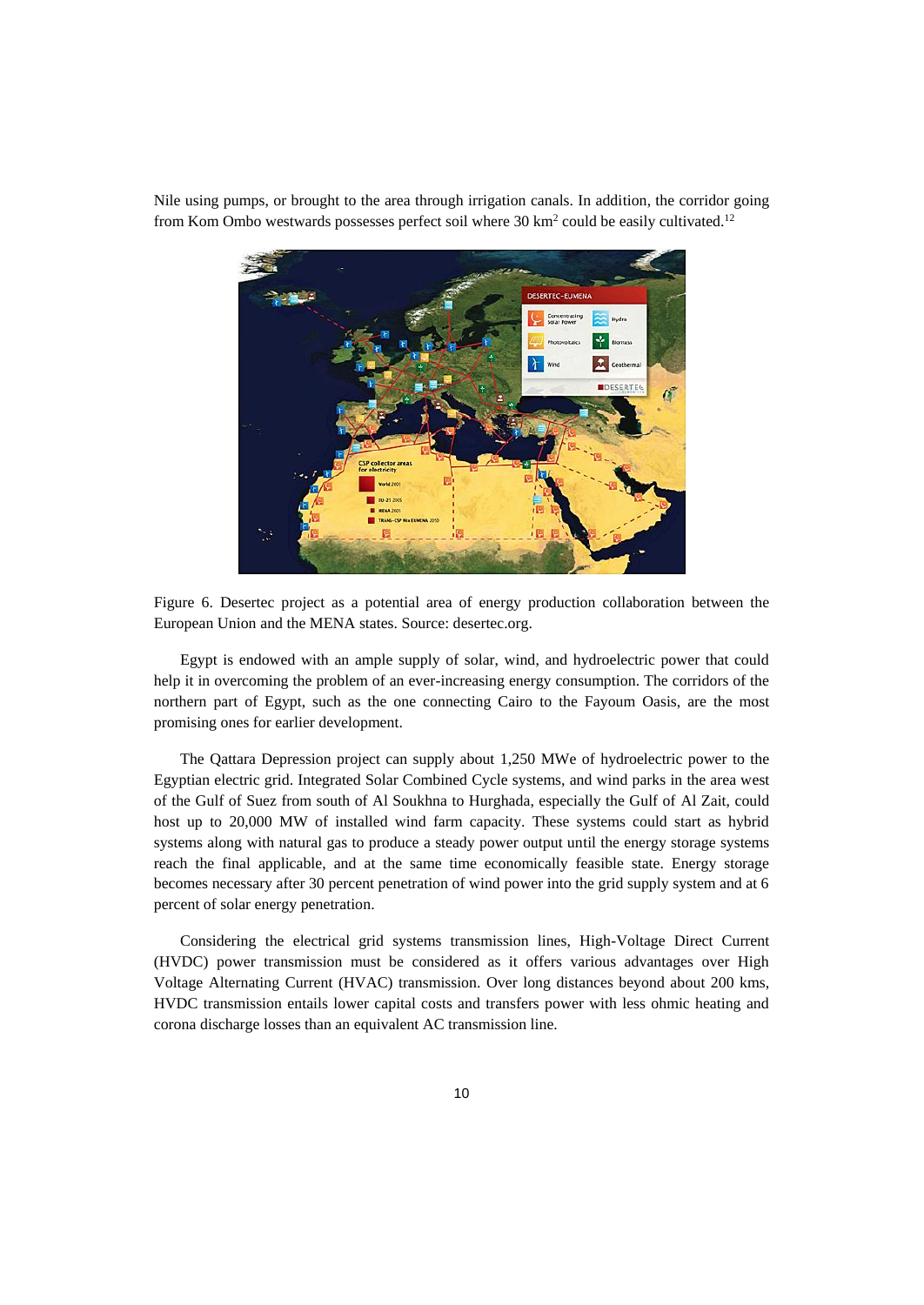The integration of renewable energy technologies coupled with an efficient use of energy storage systems in the Desert Development Corridor project would be a sustainable approach to powering the project. These technologies can be initiated by existing local engineering and construction expertise. Renewable sources are labor intensive approaches to energy production, contributing to job creation, higher employment and the encouragement of local industries. It is worth noting that solar water heaters activities alone stimulated the inception of nine new manufacturing companies that are almost fully handled by Egyptian staff.<sup>17</sup> The predicted amount of stable energy output could not only enable Egypt to satisfy its own energy consumption needs, but also to export renewable energy electricity to Europe through grid networks interconnections with HVDC cables crossing the Mediterranean Sea. Financing can be sought through joint projects through the Desertec Project vision (Fig. 6) furthering economic collaboration between the European Union (EU) and the Middle East and North Africa (MENA) states.

#### **REFERENCES**

- 1. Farouk El-Baz, "Development Corridor," http://faroukelbaz.com/index.php?option=com\_content&view=article&id=22&Itemid=5, accessed April 24, 2013.
- 2. New and Renewable Energy Authority in Egypt (NREA). Internal annual report of year 2007–2008, NREA, 2008, http://www.nrea.gov.eg/annual%20report/eng.pdf
- 3. "Baseline Survey for the Energy Sector in Egypt," DANIDA report, by ICEMEC consultancy, 1999.
- 4. Trieb, F., "Concentrating Solar Power for the Mediterranean Region, MED CSP," German aerospace center (DLR), BMU, Germany, 2005.
- 5. Trieb, F., "Trans Mediterranean Interconnection for Concentrating Solar Power," German aerospace center (DLR), BMU, Germany, 2006.
- 6. De Martino, G., "The Qattara Depression," Water Power, January 1973.
- 7. Comsan, M. N. H., "Solar Energy Perspective in Egypt," Proceedings of the 4th Environmental Physics Conference, 10-14 March 2010.
- 8. Philiber, C., "The Present and Future Use of Solar Thermal Energy as a Primary Source of Energy," International Energy Agency, Paris, France, 2005.
- 9. Directorate–General for Research of the European Commission; European research on concentrated solar energy, EUR20898, 2004.
- 10. Flagsol GmbH, "Kuraymat," http://www.flagsol.com/flagsol/english/references/kuraymategypt/index html, accessed on April 26th 2013.